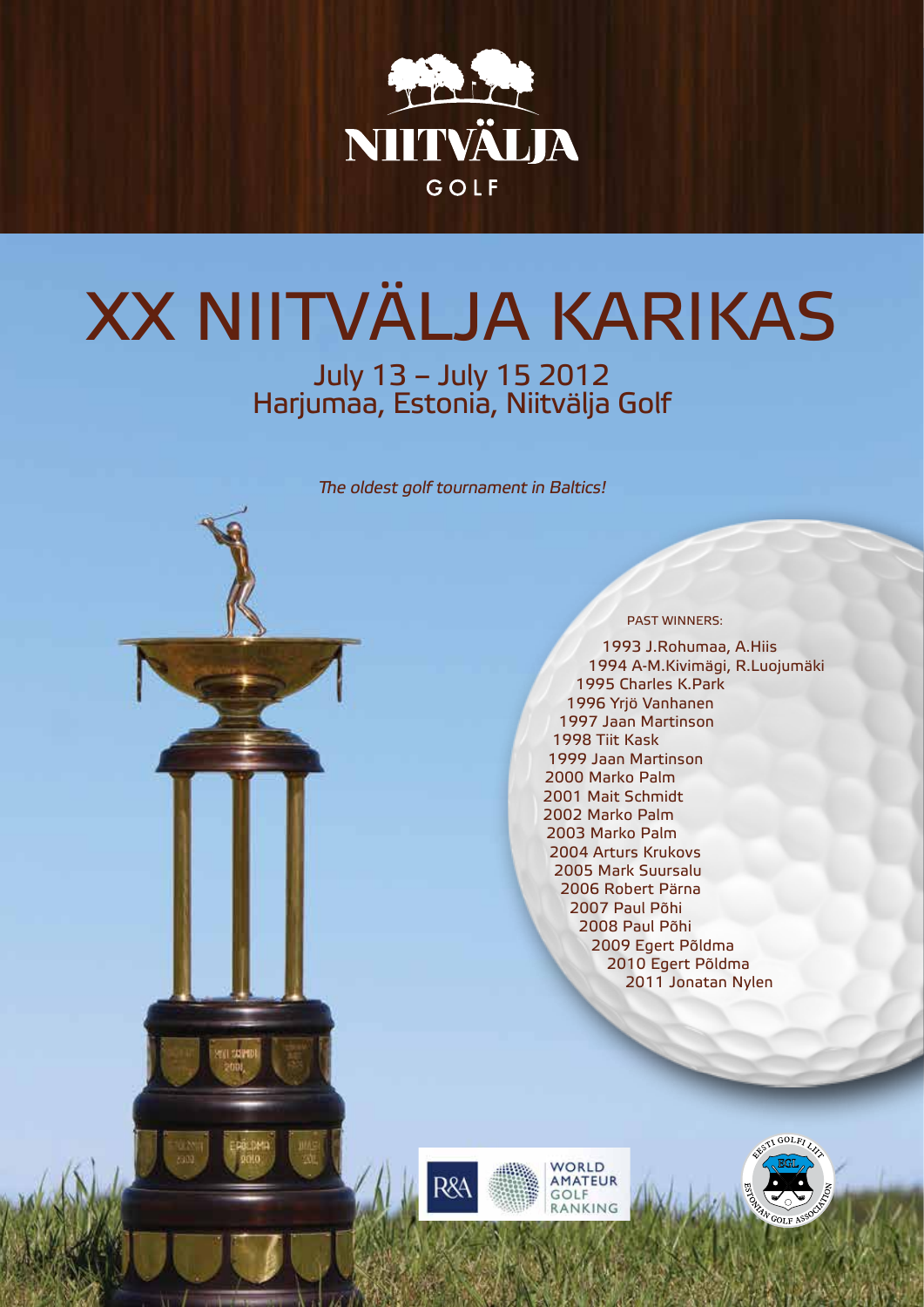

XX NIITVÄLJA KARIKAS July 13 - July 15, Estonia, Niitvälja Golf

## **CONTENTS**

### Attachment: Registration Form

**Contacts** 

Niitvälja Golf Niitvälja, Keila vald, Harjumaa 76624, Estonia www.niitvaljagolf.ee E-mail: info@niitvaljagolf.ee Phone: +372 6780454 Fax: +372 6780113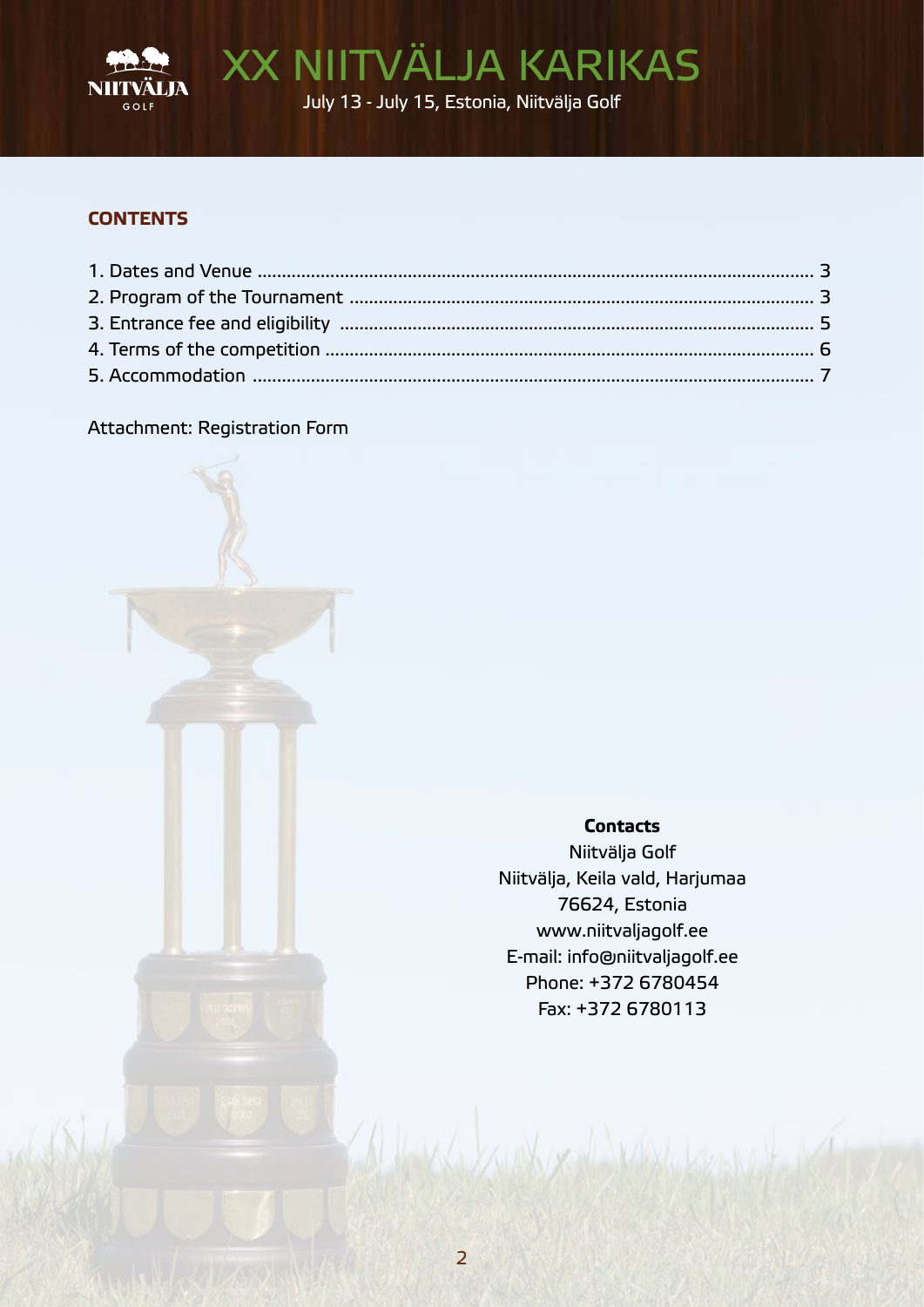

## 1. DATES AND VENUE

The first and oldest competition in the Baltic States - Niitvälja Karikas will take place for the 20<sup>th</sup> time between 13 July and 15 July. It is held in "the home of Estonian golf" Niitvälja Golf which is also running it's 20th season. Competition is organised solely by Niitvälja Golf Club and it offers R&A World Amateur Golf Ranking points to its winners as well as Niitvälja Golf Club and Estonian Golf Association ranking points.

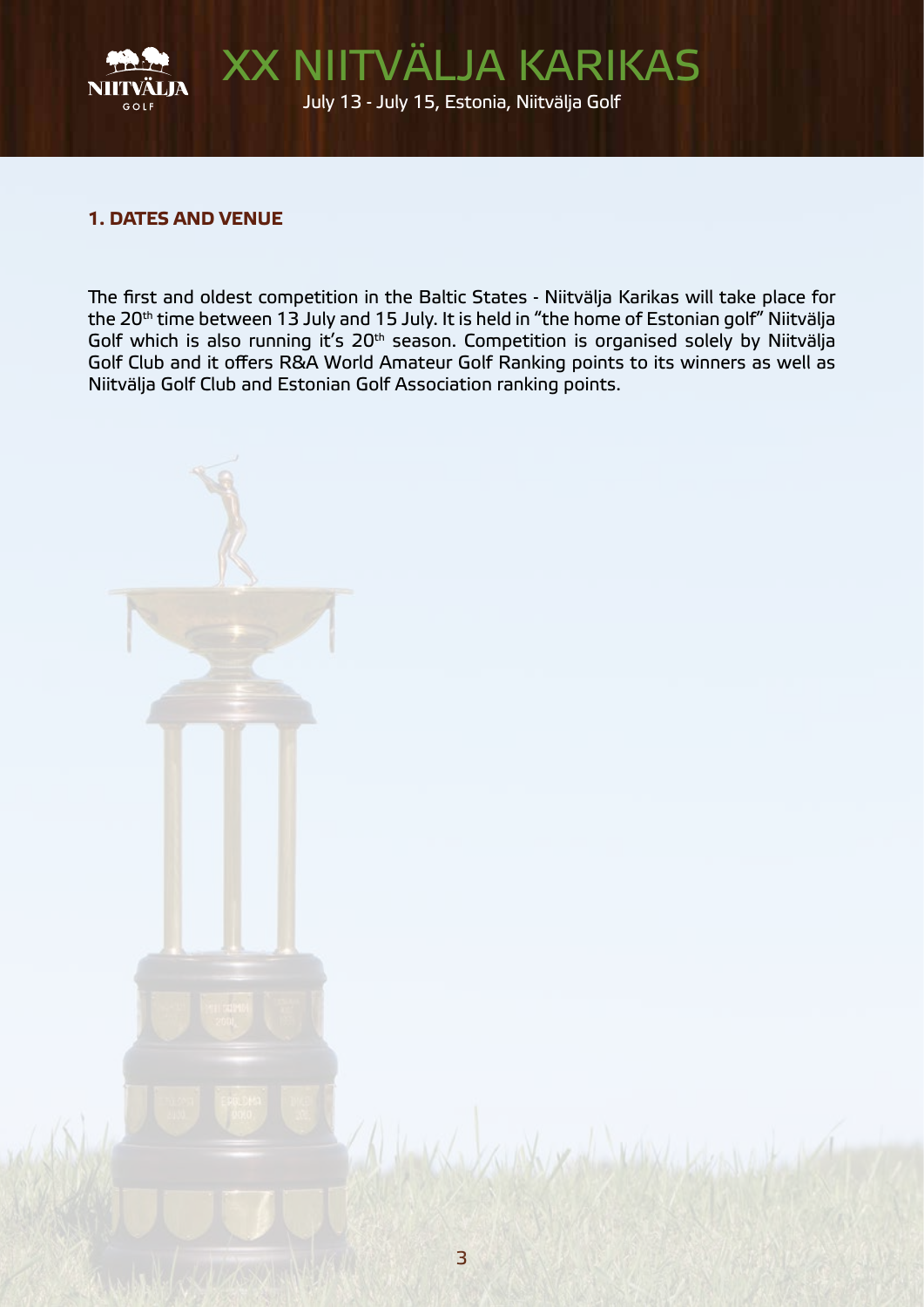

XX NIITVÄLJA KARIKAS July 13 - July 15, Estonia, Niitvälja Golf

## 2. PROGRAM OF THE TOURNAMENT

#### July 12th

Thursday Players arrival 09:00-19:00 Opening of the tournament office, registration 09:00-20:00 Practice round for registered players 16:00-16:30 Opening Ceremony

#### July 13th

Friday 07:00 Opening of the practice facilities, breakfast 08:00-15:00 Starts for the first competition round 11:00-20:00 Lunch for all participants at the club house (after finishing your round)

#### July 14th

**Saturday** 07:00 Opening of the practice facilities, breakfast 08:00-15:00 Starts for the second competition round 11:00-20:00 Lunch for all participants at the club house (after finishing your round) 20:00-21:00 Cup procedure (3/4 of the field gets through), starting times for final round

#### July 15th

Sunday 07:00 Opening of the practice facilities, breakfast 08:00-13:00 Starts for the final competition round 11:00-20:00 Lunch for all participants at the club house (after finishing your round) 17:00... Prize-giving ceremony on the final green, closure of the tournament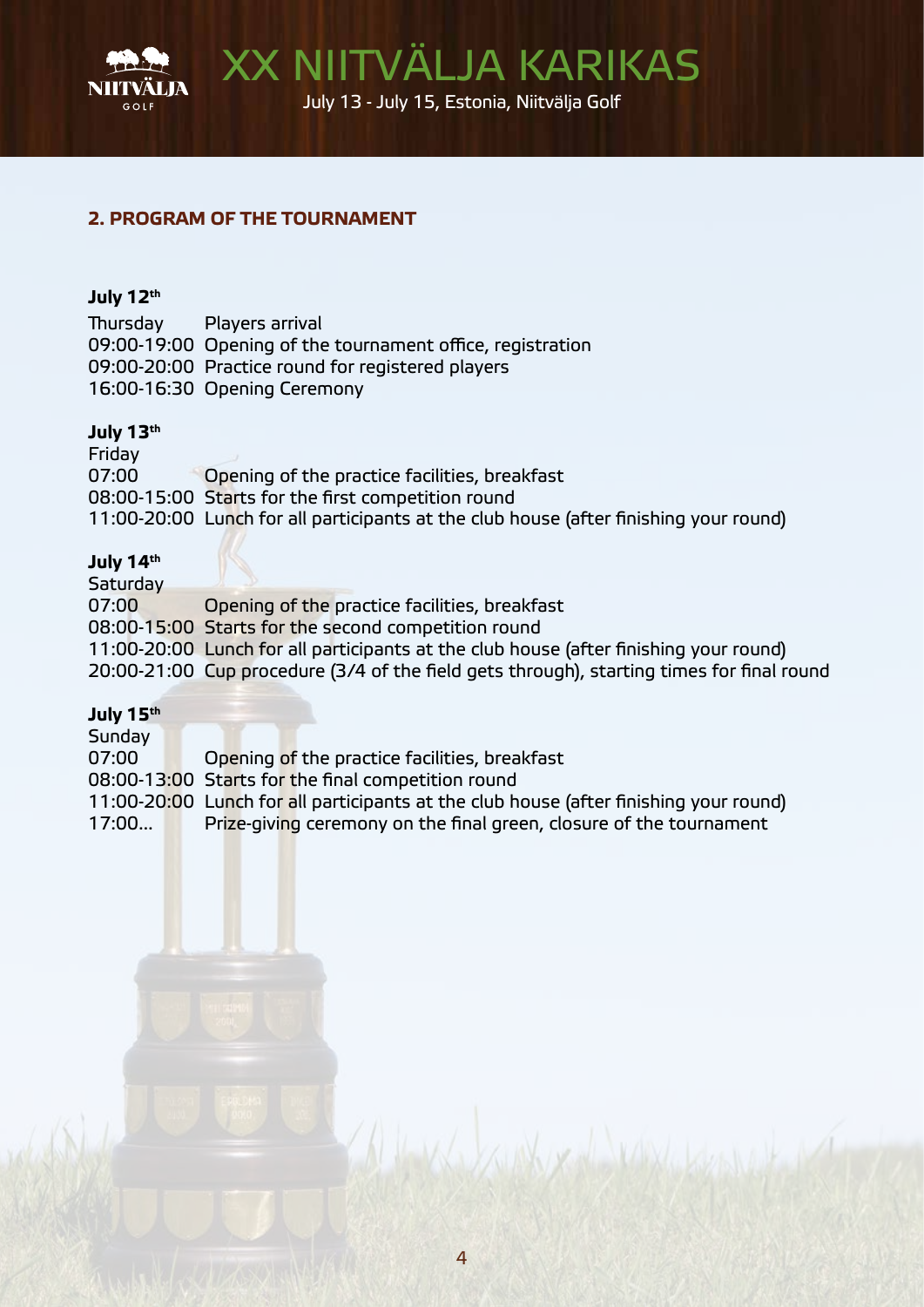

## 3. ENTRANCE FEE AND ELIGIBILITY

The entrance fee for club-members 60 euros The entrance fee for club-juniors (under 21) 30 euros The entrance fee for all others 100 euros

Entries will be accepted from amateur golfers who present a 2012 HCP card and hold an active HCP. Also outside of the competition there is a separate class for playing and teaching golf professionals.

Entrance fee can be paid at the caddiemaster or to the bank account of AS Eesti Golfikeskus, account no:10002019833007, SEB Bank, IBAN: EE901010002019833007, SWIFT: EEUHEE2X.

The following services are provided to the participants as included into the entrance fee:

- limitless number of driving range balls from Thursday to Sunday
- practice round on Thursday
- competition rounds from Friday to Sunday
- fruits and drinking water / sports drinks during competition rounds
- trolleys
- locker-rooms and saunas
- breakfasts ja lunches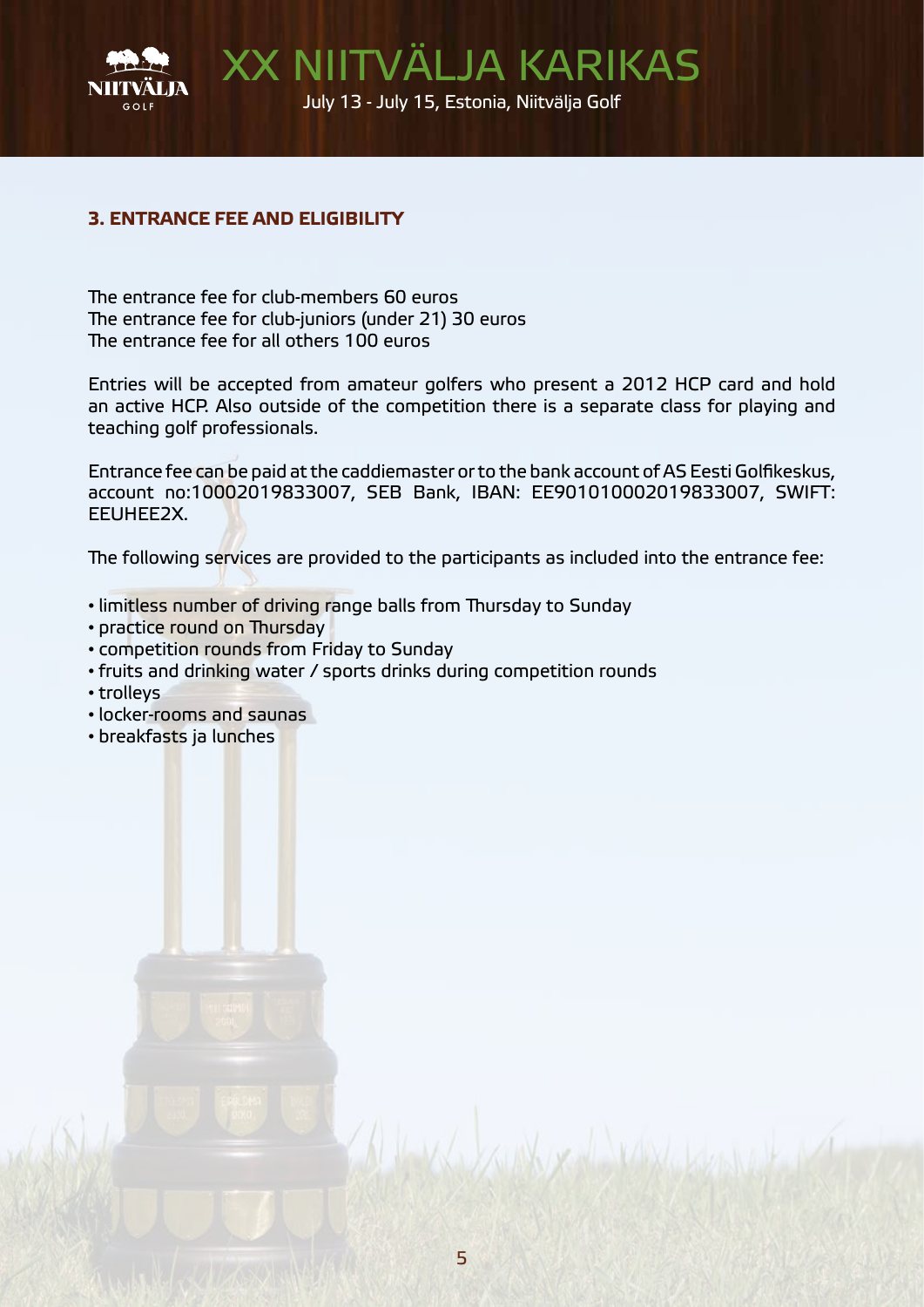

## 4. TERMS OF COMPETITION

Groups: Men EGA exact HCP 0 – 18,4 Ladies EGA exact HCP 0 – 28,0 Men senior players (age 55 + incl.) EGA exact HCP 0 – 28,0 Ladies senior players (age 50 + incl.) EGA exact HCP 0 – 28,0 Girls (U21 ) EGA exact HCP 0 – 28,0 Boys (U21) EGA exact HCP 0 – 28,0

Form of play: Scratch – 54 holes

•Men play from white tees Senior players and boys play from yellow tees\*

- •Ladies play from blue tees
- •Girls play from red tees

Minimum size of the group – 6 registered players.

\*Senior players, girls and boys, who would prefer to play in men´s or ladie´s group and from tee´s according those groups, should inform the organizer of the competition about their wish ahead.

Rules: the official R&A Rules, local golf rules and conditions of competition apply. On the first day of the competition players tee off in flights of three in the following order: girls, ladies, boys, senior men, men. All players qualify for the second round and the players tee off in the opposite order in the competition groups. On the third day 34 of the top players in each competition group (+ tied results) will tee off, starting from the highest total scratch score. In case of a tie for any of the first 2 places, a sudden-death play-off on holes 1 and 18 will be held.

The competition committee is entitled to make adjustments to these conditions should it consider it necessary.

#### Registration:

- Registration deadline July 10th a 20 p.m. at Niitvälja caddiemaster, phone +3726780454 or e-mail info@niitvaljagolf.ee or Golfbox.
- The following data is to be presented upon registration: name, EGA exact HCP, home club and contact details (e-mail and phone no.).
- The final list of players and the start list will be sent to all participants via e-mail and will be available on the website www.niitvaliagolf.ee on July 12th 2012.

**Practice round:** Registration for a practice round on July 12th can be made at Niitvälja caddiemaster +372 678 0454, e-mail info@niitvaljagolf.ee

Prize ceremony: Official closing and prize ceremony is held at Niitvälja Golf Club approximately 30 minutes after the last team has finished the round on July 15th (apprx. at 5 p.m.). In each group the winner will receive the first prize and the runner-up a runnerup prize.

The name of the winner of XX Niitvälja Karikas (group: men playing from white tees) will be engraved on the oldest golf cup in Estonia.

Rules Official: Teele Tohver

Additional information: e-mail: info@niitvaljagolf.ee, ph. +372 678 0454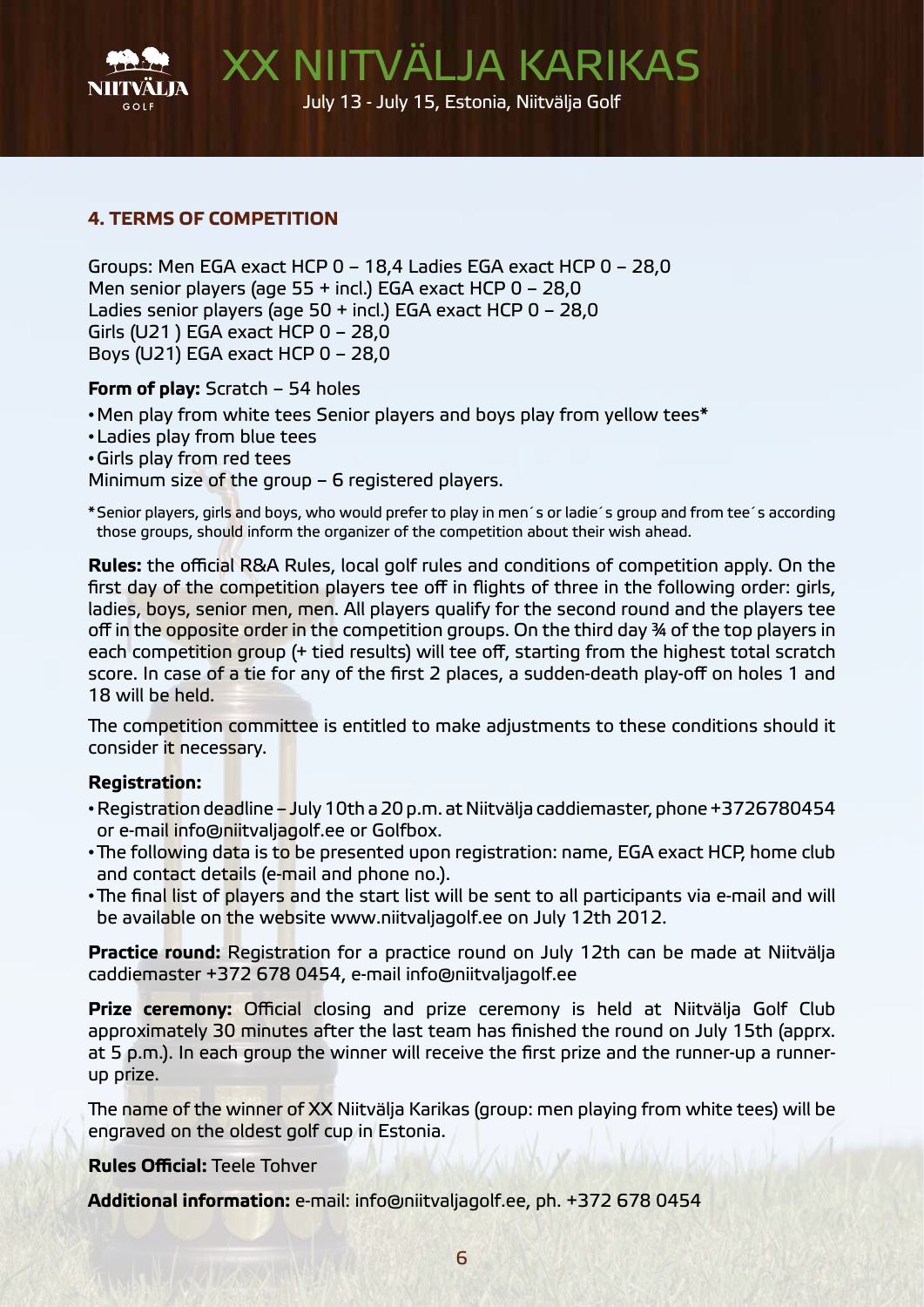

#### 5. ACCOMMODATION

All players in need of an accommodation are recom-mended to use our partner hotel Laulasmaa Spa http://www.laulasmaa.ee/ which is situated 7 minutes drive from Niitvälja Golf Club on a beautiful sand beach.

We have pre-booked 20 rooms for the price of 62 euros per night for a single room and 31 euros for a bed in a twin room.

Breakfast and use of Spa/ Sauna facilities are included in the price.

Please contact for bookings: imbi@niitvaljagolf.ee, ph: +372 53 444 152